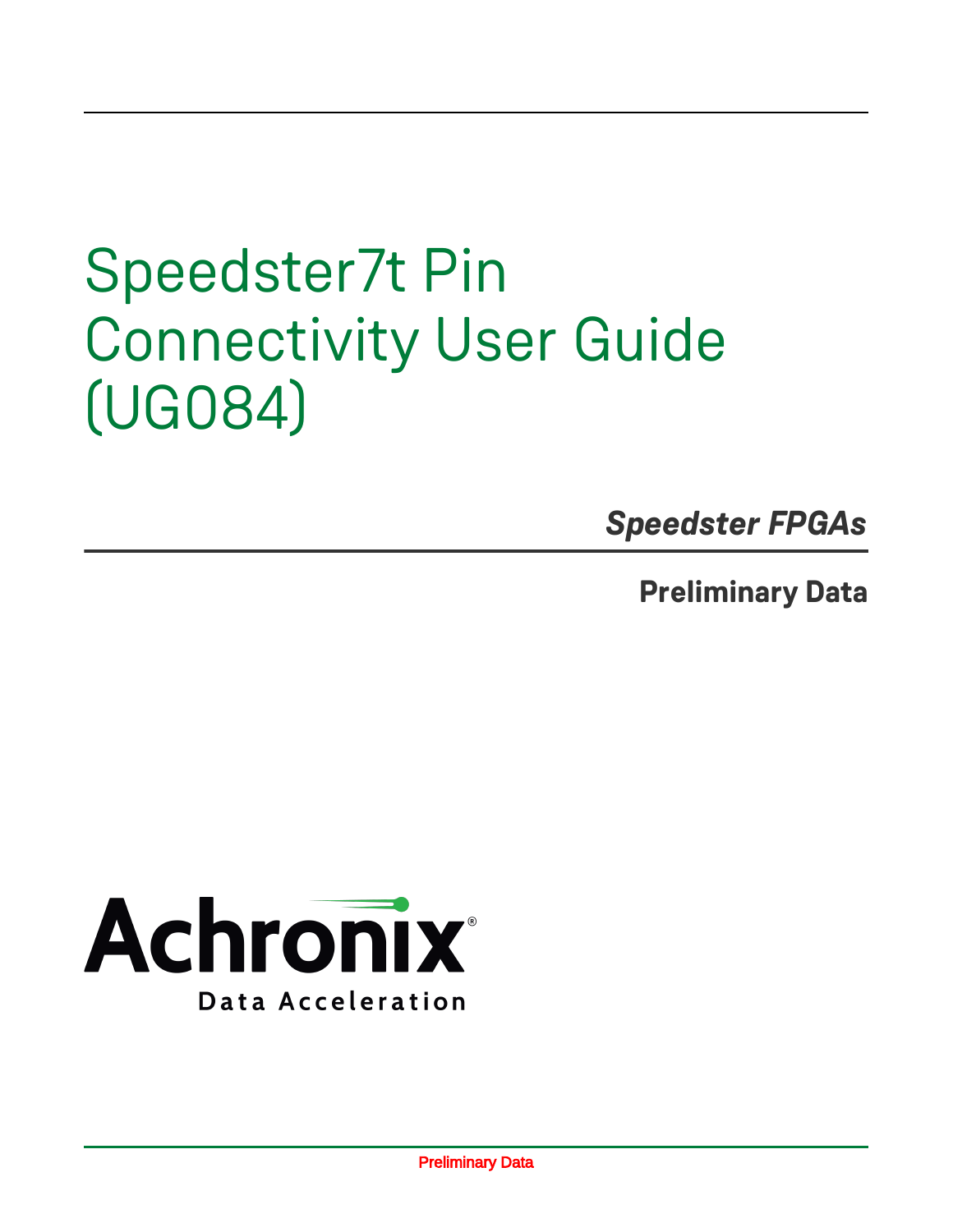## Copyrights, Trademarks and Disclaimers

Copyright © 2022 Achronix Semiconductor Corporation. All rights reserved. Achronix, Speedster and VectorPath are registered trademarks, and Speedcore and Speedchip are trademarks of Achronix Semiconductor Corporation. All other trademarks are the property of their prospective owners. All specifications subject to change without notice.

NOTICE of DISCLAIMER: The information given in this document is believed to be accurate and reliable. However, Achronix Semiconductor Corporation does not give any representations or warranties as to the completeness or accuracy of such information and shall have no liability for the use of the information contained herein. Achronix Semiconductor Corporation reserves the right to make changes to this document and the information contained herein at any time and without notice. All Achronix trademarks, registered trademarks, disclaimers and patents are listed at http://www.achronix.com/legal.

#### **Preliminary Data**

This document contains preliminary information and is subject to change without notice. Information provided herein is based on internal engineering specifications and/or initial characterization data.

#### **Achronix Semiconductor Corporation**

2903 Bunker Hill Lane Santa Clara, CA 95054 USA Website: www.achronix.com

E-mail : info@achronix.com

Preliminary Data 2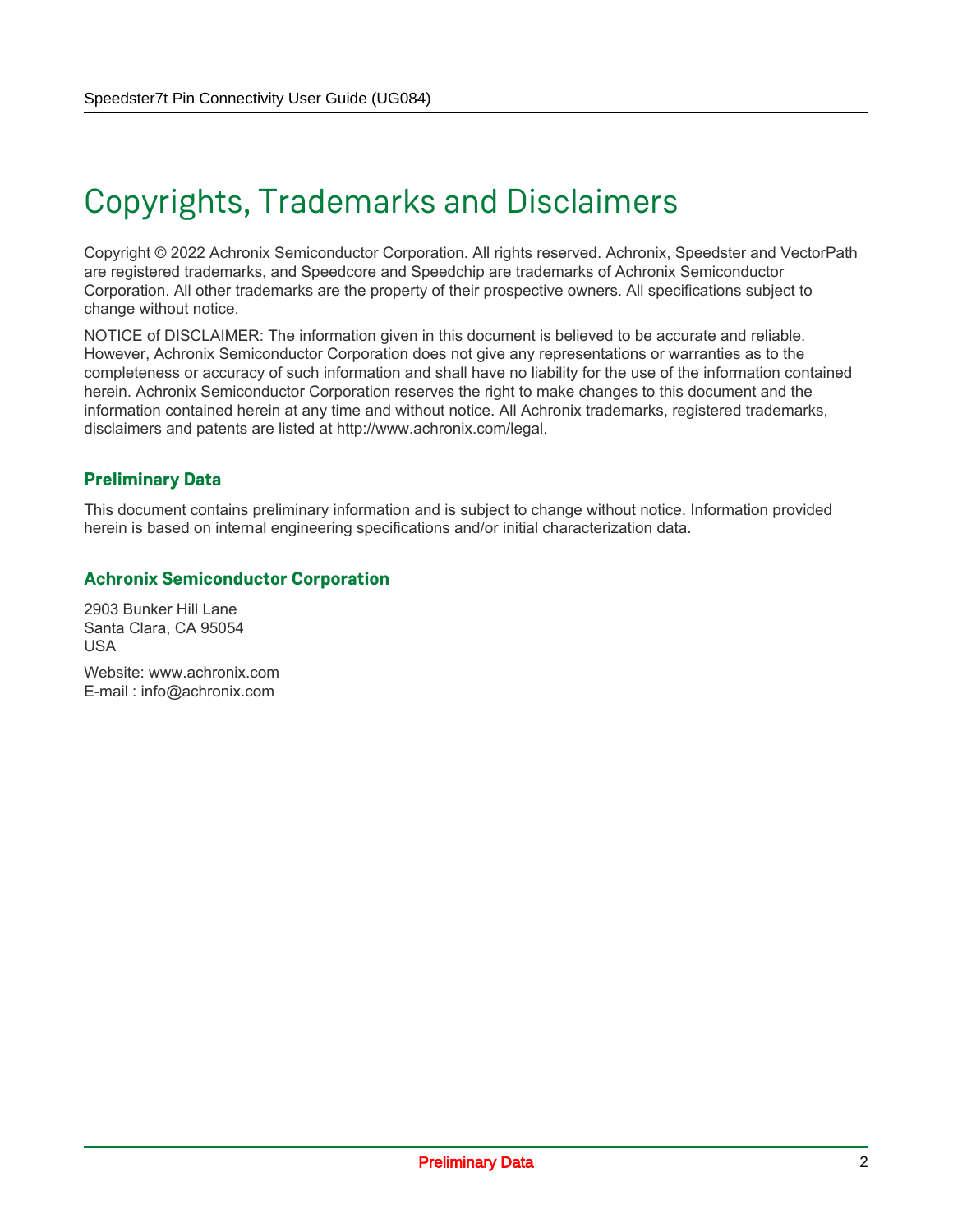### Table of Contents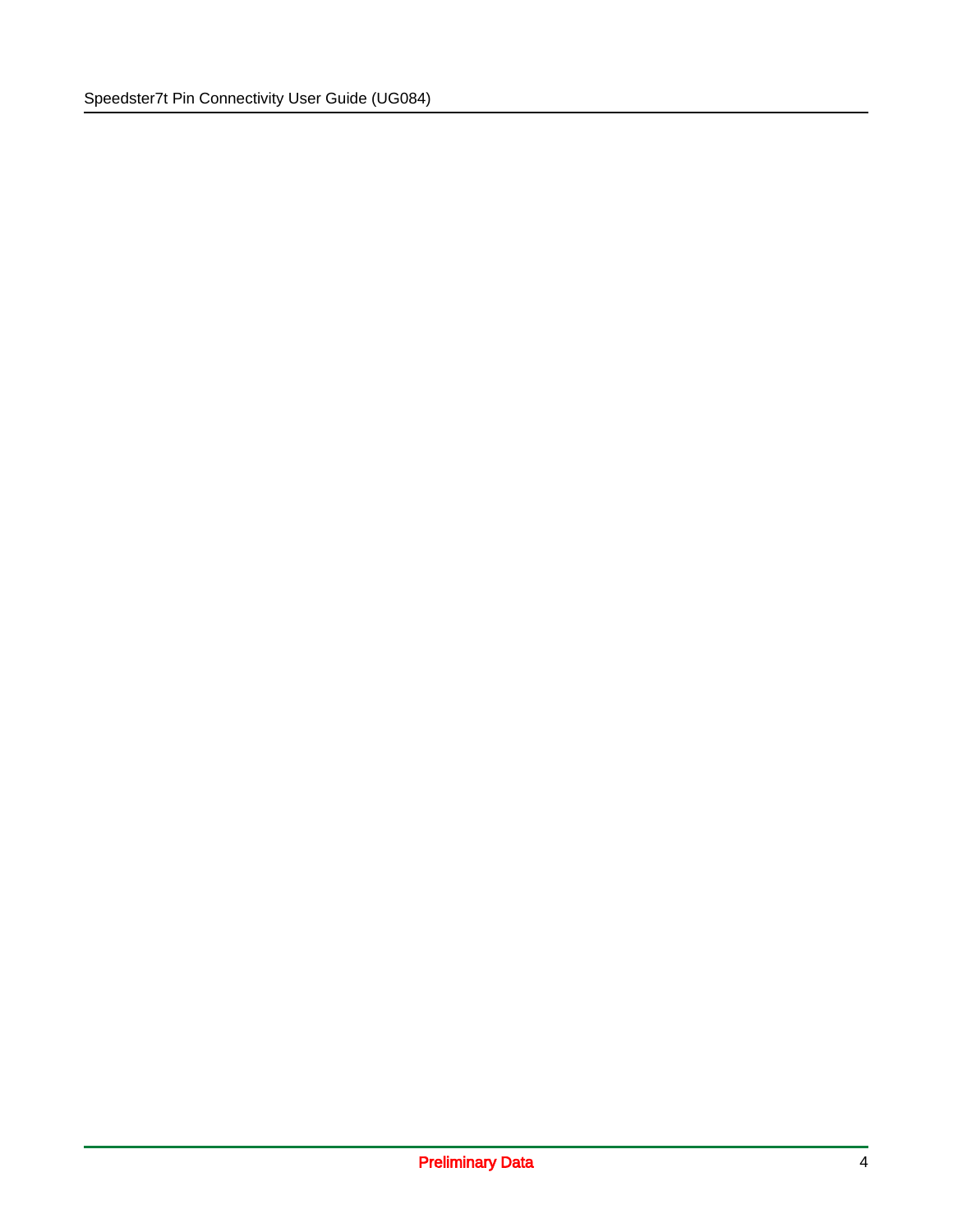### <span id="page-4-0"></span>Chapter - 1: Introduction

This user guide lists each of the I/O pin groups available in the Speedster®7t 7t1500 device, their functionality and recommended connection guidelines. Refer to the *[Speedster7t Power User Guide](https://www.achronix.com/documentation/speedster7t-power-user-guide-ug087)* (UG087) for a detailed description of the power and ground pins.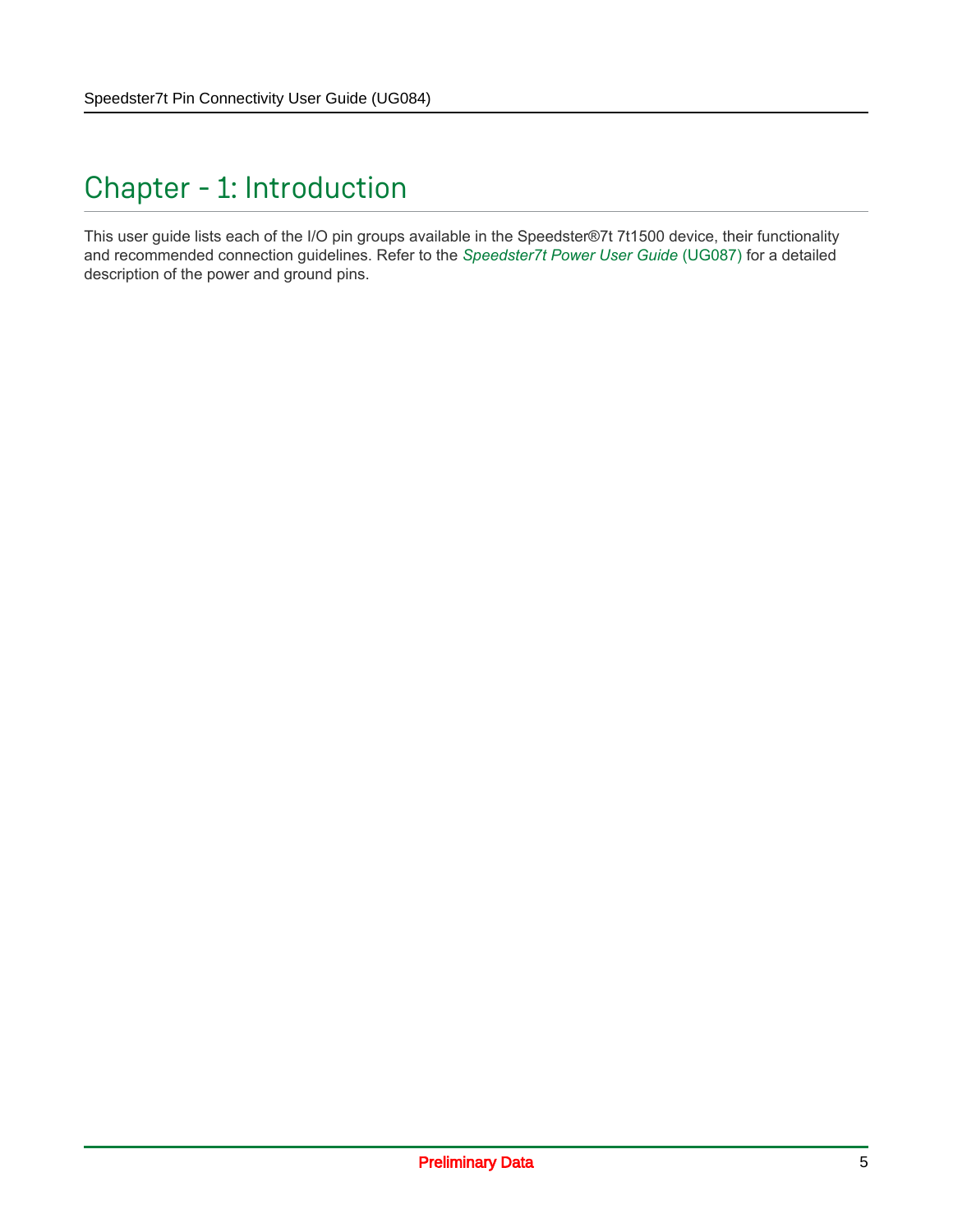### <span id="page-5-0"></span>Chapter - 2: Pin List and Connection Guidelines

#### **Table 1:** *Pin List*

| <b>Pin Name</b>                       | <b>Type</b>  | <b>Description and Connection Guidelines</b>                                                                                                                                                                                                                                                                                                                                                                                                                               |
|---------------------------------------|--------------|----------------------------------------------------------------------------------------------------------------------------------------------------------------------------------------------------------------------------------------------------------------------------------------------------------------------------------------------------------------------------------------------------------------------------------------------------------------------------|
| <b>Clock I/O Interface</b>            |              |                                                                                                                                                                                                                                                                                                                                                                                                                                                                            |
| CLKIO_NE_MSIO_[N/P]                   |              | A group of two clock buffers in each corner of the device that can be used either<br>as a single pseudo-differential clock I/O port or two single-ended clock I/O ports.                                                                                                                                                                                                                                                                                                   |
| CLKIO_NW_MSIO_[N/P]                   |              | The supported voltage levels are 1.5V and 1.8V. If these I/O ports are not used<br>as clock buffers, they can be used only as reset inputs. (1).                                                                                                                                                                                                                                                                                                                           |
| CLKIO_SE_MSIO_[N/P]                   | Input/Output | • All the MSIO pins can be used to drive reset inputs to one of the interface<br>subsystems, but not as reset to the core fabric.                                                                                                                                                                                                                                                                                                                                          |
| CLKIO_SW_MSIO_[N/P]                   |              | • The maximum input and output clock frequency for MSIO pins is<br>500 MHz.                                                                                                                                                                                                                                                                                                                                                                                                |
| CLKIO_NE_MSIO_ZCAL                    |              |                                                                                                                                                                                                                                                                                                                                                                                                                                                                            |
| CLKIO_NW_MSIO_ZCAL                    |              | Impedance calibration inputs, one for each CLKIO bank. Common for both on-                                                                                                                                                                                                                                                                                                                                                                                                 |
| CLKIO_SE_MSIO_ZCAL                    | Input        | die termination and output drivers. (11)                                                                                                                                                                                                                                                                                                                                                                                                                                   |
| CLKIO_SW_MSIO_ZCAL                    |              |                                                                                                                                                                                                                                                                                                                                                                                                                                                                            |
| CLKIO_NE_REFIO_[N/P]_0                |              | A set of eight differential reference clock input/output pairs, two pairs in each                                                                                                                                                                                                                                                                                                                                                                                          |
| CLKIO_NE_REFIO_[N/P]_1                |              | corner of the device. (1) If these pairs are not used as clock buffers, each REFIO<br>pair can receive up to two reset inputs. The REFIO supports the following<br>configurations:<br>• Differential LVCMOS_18 and LVCMOS_15, LVDS_18 and LVDS_15 and<br>LVPECL, up to an input frequency of 600 MHz when supplied as the input<br>reference clock to the PLL and in internal PLL bypass mode. In external<br>PLL bypass mode, the maximum input frequency is up to 1 GHz. |
| CLKIO_NW_REFIO_[N/P]_0                | Input/Output |                                                                                                                                                                                                                                                                                                                                                                                                                                                                            |
| CLKIO_NW_REFIO_[N/P]_1                |              |                                                                                                                                                                                                                                                                                                                                                                                                                                                                            |
| CLKIO_SE_REFIO_[N/P]_0                |              | • As outputs, the REFIO interfaces can clock up to 1 GHz<br>• All the REFIO pins can be used to drive reset inputs to the interface                                                                                                                                                                                                                                                                                                                                        |
| CLKIO_SE_REFIO_[N/P]_1                |              | subsystems                                                                                                                                                                                                                                                                                                                                                                                                                                                                 |
| CLKIO_SW_REFIO_[N/P]_0                |              | <b>Note</b><br>• The LVPECL I/O must be AC coupled on the board; i.e., use DC                                                                                                                                                                                                                                                                                                                                                                                              |
| CLKIO_SW_REFIO_[N/P]_1                |              | blocking caps between the clock source and the FPGA<br>• Only pins CLKIO_NE/NW_REFIO_P_0 can be used to drive resets<br>to the core fabric                                                                                                                                                                                                                                                                                                                                 |
| CLKIO NE VREF                         |              |                                                                                                                                                                                                                                                                                                                                                                                                                                                                            |
| CLKIO_NW_VREF                         |              | Optional external reference voltage supply to the CLKIO, typically set to                                                                                                                                                                                                                                                                                                                                                                                                  |
| CLKIO_SE_VREF                         | Input        | CLKIO * VDDIO/2 when supplied externally. When this voltage is internally<br>supplied by the CLKIO macro, these pins should be connected to ground.                                                                                                                                                                                                                                                                                                                        |
| CLKIO_SW_VREF                         |              |                                                                                                                                                                                                                                                                                                                                                                                                                                                                            |
| IEEE1149.1/1149.6 JTAG Interface (10) |              |                                                                                                                                                                                                                                                                                                                                                                                                                                                                            |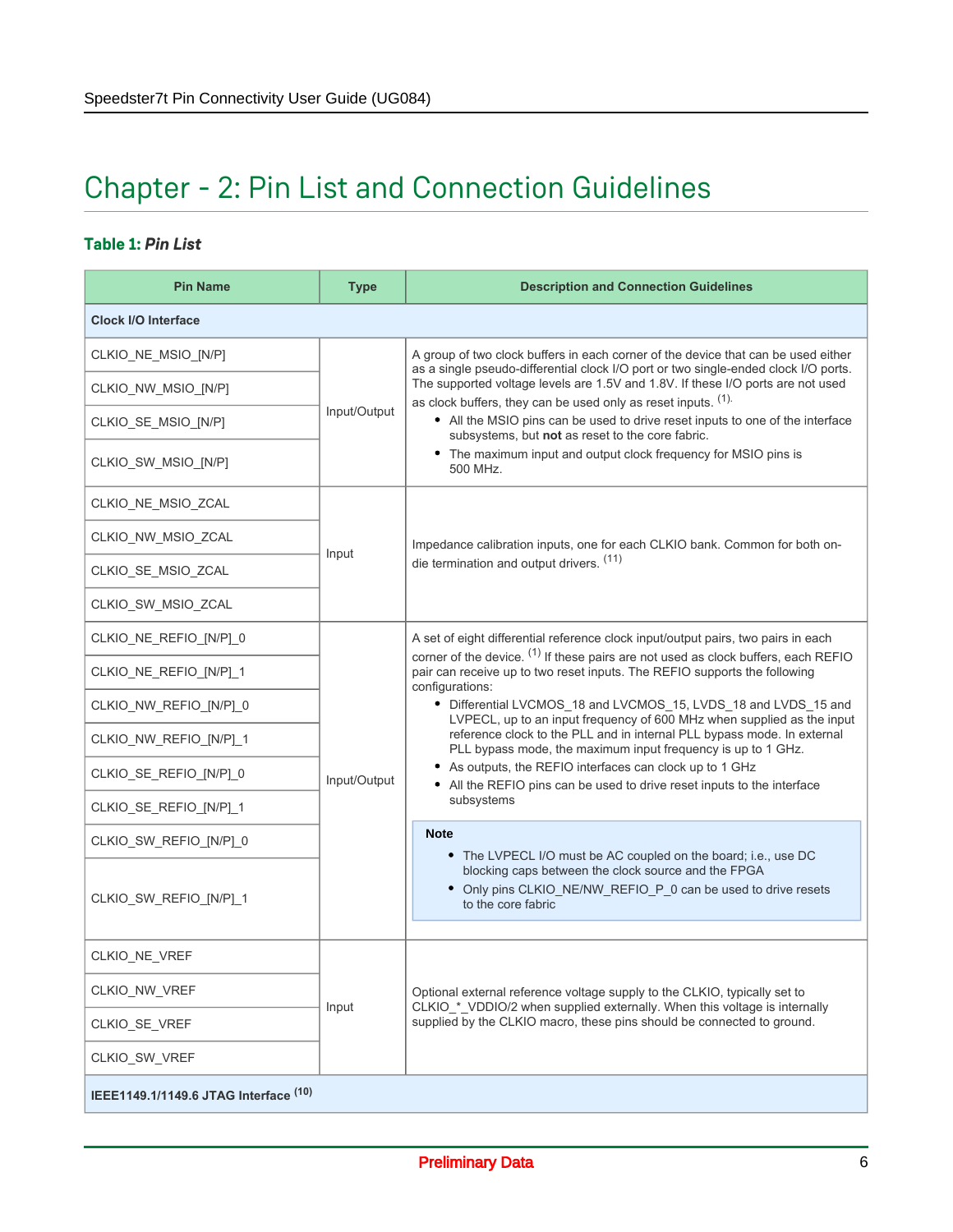| <b>Pin Name</b>                | <b>Type</b>          | <b>Description and Connection Guidelines</b>                                                                                                                                                                                                                                                                                                                                                                                                                                                                                                                                                                                                                                                                         |  |
|--------------------------------|----------------------|----------------------------------------------------------------------------------------------------------------------------------------------------------------------------------------------------------------------------------------------------------------------------------------------------------------------------------------------------------------------------------------------------------------------------------------------------------------------------------------------------------------------------------------------------------------------------------------------------------------------------------------------------------------------------------------------------------------------|--|
| JTAG_TCK                       | Input                | Dedicated test clock used to advance the TAP controller and clock-in data on the<br>TDI input and out on the TDO output. The maximum frequency for TCK is<br>25 MHz.                                                                                                                                                                                                                                                                                                                                                                                                                                                                                                                                                 |  |
| JTAG_TDI                       | Input                | Serial input for instruction and test data. Data is captured on the rising edge of<br>the test logic clock (TCK).                                                                                                                                                                                                                                                                                                                                                                                                                                                                                                                                                                                                    |  |
| JTAG_TDO                       | Output               | Serial output for data from the test logic. TDO is set to an inactive drive state<br>(high impedance) when data scanning is not in progress. TDO drives out valid<br>data on the falling edge of the TCK input.                                                                                                                                                                                                                                                                                                                                                                                                                                                                                                      |  |
| JTAG_TMS                       | Input                | Test mode select (TMS) input controlling the test access port (TAP) controller<br>state machine transitions. This input is captured on the rising edge of the test<br>logic clock (TCK).                                                                                                                                                                                                                                                                                                                                                                                                                                                                                                                             |  |
| JTAG_TRSTN                     | Input                | Active-low reset input used to initialize the TAP controller.                                                                                                                                                                                                                                                                                                                                                                                                                                                                                                                                                                                                                                                        |  |
| <b>Configuration Interface</b> |                      |                                                                                                                                                                                                                                                                                                                                                                                                                                                                                                                                                                                                                                                                                                                      |  |
| FCU_CONFIG_BYPASS_CLEAR        | Input                | Active-high input pin to bypass configuration memory clear during device<br>initialization. This input should be tied to GND if not used. (2)                                                                                                                                                                                                                                                                                                                                                                                                                                                                                                                                                                        |  |
| FCU_CONFIG_CLKSEL              | Input                | Pin controlling whether the FPGA configuration unit (FCU) clock is sourced from<br>the TCK input or the CPU_CLK input (see Table 2: FCU Configuration Clock<br>Selection (see page 13)). The pin should be connected to a configurable input<br>such as a DIP switch to toggle between modes of operation for debug. If this is<br>not possible or desired, tie this signal to 1.8V (FCU_CB_VDDIO) or GND based<br>on the desired clock for configuration mode. (2)                                                                                                                                                                                                                                                  |  |
| FCU_CONFIG_ERR_ENC[2:0]        | Output               | Active-high output pins highlighting the presence of CRC, scrubbing or other<br>errors in the bitstream during device programming. If asserted, it remains high, in<br>which case, expect that configuration loading never completes, and user mode is<br>never entered (see Table 3: Error Output Pins (see page 13)). Connect these<br>pins directly to an error indicator.                                                                                                                                                                                                                                                                                                                                        |  |
| FCU_CONFIG_DONE                | Input/Output<br>(14) | Active-high, open-drain Configuration Done output signal indicating that<br>bitstream loading completed successfully and that the device is ready to enter<br>user mode. When high, the signal remains asserted until the FCU is power-<br>cycled or reset for a re-initialization sequence. If a device configuration error<br>occurs, the CONFIG_DONE output remains low. Holding this pin low on the<br>board must be used to synchronize the start-up of multiple devices. In addition,<br>this pin must be tied high (even if not externally driven) as the FCU only<br>proceeds if a high value is seen on this pin. The recommended minimum pull-up<br>impedance is 68Ω. Recommended I/O standard is SSTL-18. |  |
| FCU_CONFIG_MODESEL_[3:0]       | Input                | Configuration mode selection inputs to define the FCU mode of operation (see<br>Table 4: FCU Mode Selection (see page 14)). Should be connected to<br>configurable inputs, such as DIP switches, to toggle between modes of operation<br>for debug. If this is not possible or desired based on the configuration scheme,<br>these pins should be tied to either FCU_CB_VDDIO or GND using a pull-up/pull-<br>down resistor. (2) Recommended I/O standard is SSTL-18 and the<br>recommended resistor value is 680.                                                                                                                                                                                                   |  |
| FCU_PARTIAL_CONFIG_DONE        | Input/Output         | Active-high, open-drain Configuration Done output signal indicating that<br>bitstream loading completed successfully for partial reconfiguration of the device,<br>and that the device is ready to enter user mode. Connect this output directly to<br>an indicator LED or configuration controller. In addition, this pin must be tied high<br>(even if not externally driven) as the FCU only proceeds if a high value is seen<br>on this pin. The recommended minimum pull-up impedance is $68\Omega$ .<br>Recommended I/O standard is SSTL-18.                                                                                                                                                                   |  |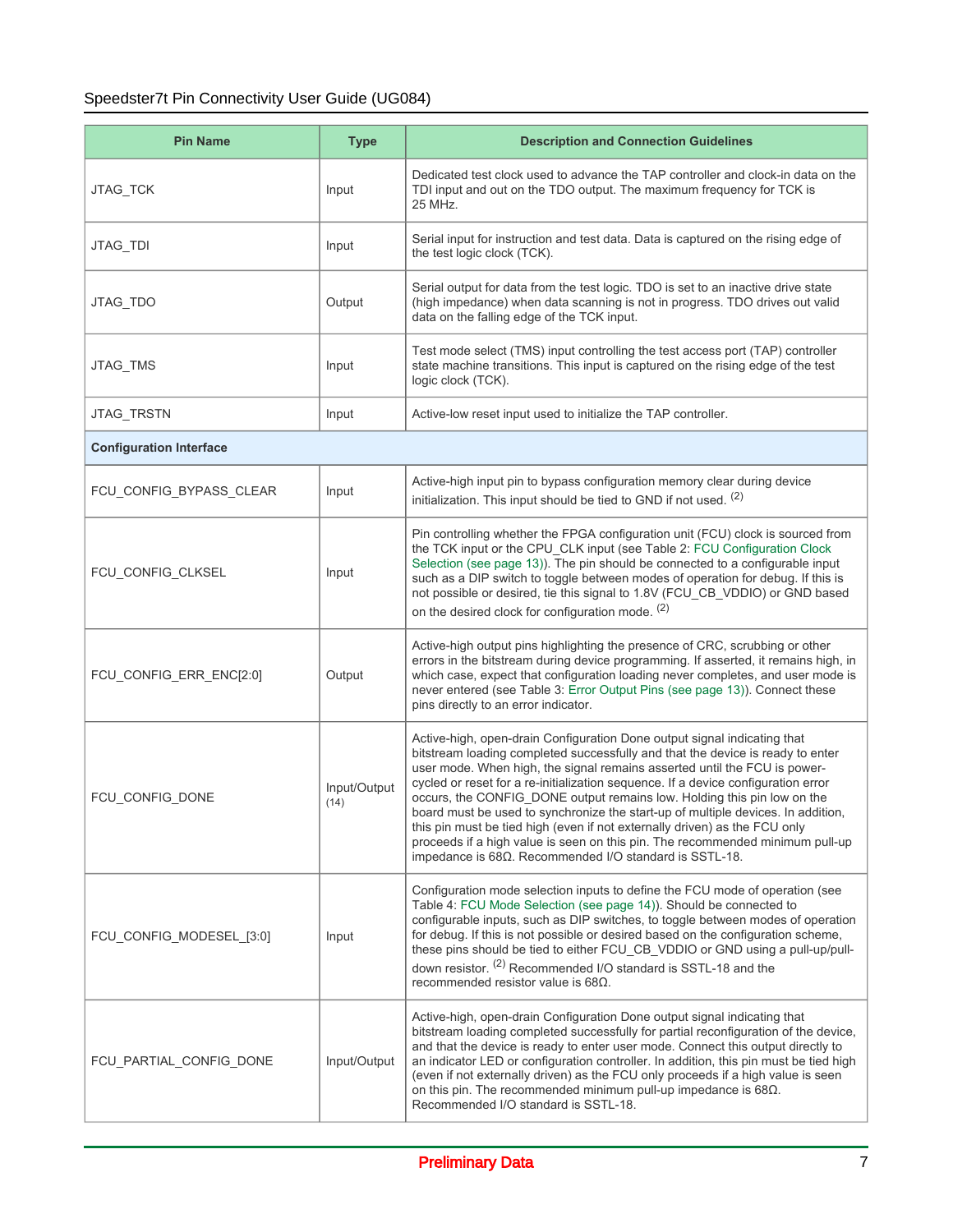| <b>Pin Name</b>          | <b>Type</b>          | <b>Description and Connection Guidelines</b>                                                                                                                                                                                                                                                                                                                                                                                                                                                                                                                                                                                                                                                                                                       |  |
|--------------------------|----------------------|----------------------------------------------------------------------------------------------------------------------------------------------------------------------------------------------------------------------------------------------------------------------------------------------------------------------------------------------------------------------------------------------------------------------------------------------------------------------------------------------------------------------------------------------------------------------------------------------------------------------------------------------------------------------------------------------------------------------------------------------------|--|
| FCU_CONFIG_RSTN          | Input                | Asynchronous active-low reset input clearing the configuration memory in the<br>device and the logic in the FCU. $(3)$ This pin must be held low, and cannot glitch<br>during device power-up. All other input pins need to be stable when<br>i config rstn is ready to be released after power-up. The recommended<br>minimum pull-up impedance is 68Ω. Recommended I/O standard is SSTL-18.                                                                                                                                                                                                                                                                                                                                                      |  |
| FCU_STRAP[2:0]           | Input                | Test mode input pins. When FCU_STRAP[0] is 0, FCU is in functional mode and<br>when FCU_STRAP[0] is 1, FCU_CPU_CSN is gated and only controllable via<br>test logic. These pins must be enabled with a provision to connect pull-down<br>resistors in order to drive the appropriate input value.                                                                                                                                                                                                                                                                                                                                                                                                                                                  |  |
| FCU_STAP_SEL             | Input                | When asserted high, this signal enables the JTAG interface pins to be directly<br>connected to the JTAG controller in the SerDes PMA blocks allowing for SerDes<br>configuration, debug and performance monitoring directly from the JTAG<br>interface. For bitstream download and design debug using the JTAG interface,<br>this pin must be held low. For SerDes PMA debug only mode, this pin must be<br>held high. $(2)$<br>This input must be connected to a configurable input, such as a DIP switch, to<br>toggle between modes of operation for debug. The recommended minimum pull-<br>down impedance is $68\Omega$ and the I/O standard is SSTL-18. If this pin is not used<br>then it should be tied to GND using a pull-down resistor. |  |
| FCU_CONFIG_STATUS        | Input/Output<br>(14) | Active-high configuration status open-drain output signal indicating that the FCU<br>has completed initial start-up, has cleared the CMEM and is awaiting FCU<br>commands for bitstream programming. When high, the signal remains asserted<br>until the FCU is power cycled, reset for a re-initialization sequence, or a CRC<br>error is seen during bitstream load. The recommended minimum pull-down<br>impedance is $68\Omega$ and the recommended I/O standard is SSTL-18.                                                                                                                                                                                                                                                                   |  |
| FCU_CONFIG_SYSCLK_BYPASS | Input                | Active-high setting to bypass configuration system clock. Along with<br>CFG_CLKSEL, this setting allows for clock selection during programming (see<br>Table 2: FCU Configuration Clock Selection (see page 13)). This input should<br>be connected to a configurable input, such as a DIP switch, to toggle between<br>modes of operation for debug. If this is not possible or desired, tie this pin to<br>1.8V (FCU_CB_VDDIO) or GND based on the desired clock for the configuration<br>mode. <sup>(2)</sup> The recommended minimum pull-down impedance is $68\Omega$ and the<br>recommended I/O standard is SSTL-18.                                                                                                                         |  |
| FCU_CONFIG_USER_MODE     | Output               | Active-high output indicating that the device has transitioned into user mode.<br>When high, the signal remains asserted until the FCU is power-cycled or reset<br>for a re-initialization sequence. This signal is not an open drain output.<br>Therefore, it can be connected directly to an indicator LED or configuration<br>controller.                                                                                                                                                                                                                                                                                                                                                                                                       |  |
| FCU_CPU_CLK              | Input                | Input clock from an external CPU. The data/address bus is synchronous to this<br>clock. If the CPU_CLK is not used to source the FCU clock, then this pin should<br>be tied to GND.                                                                                                                                                                                                                                                                                                                                                                                                                                                                                                                                                                |  |
| FCU_CPU_CSN              | Input                | Active-low CPU mode chip select. Connect the CSN pin directly to the<br>configuration controller. If this pin is not used, it should be connected to a pull-up<br>resistor. Recommended resistor value is $68\Omega$ .                                                                                                                                                                                                                                                                                                                                                                                                                                                                                                                             |  |
| FCU_CPU_DQ_IN_OUT[31:0]  | Input/Output         | Data input/output pins shared between the CPU and flash interfaces. The CPU<br>interface is inaccessible when flash mode is in use and vice-versa. If any pins<br>are unused based on the configuration, they should be connected to weak pull-<br>up resistors. $(3)$                                                                                                                                                                                                                                                                                                                                                                                                                                                                             |  |
| FCU_CPU_DQ_VALID         | Output               | Active-high control bit to indicate to the CPU the clock cycles when the CPU_DQ<br>bus has valid read-back data. Synchronous to FCU_CPU_CLK. (3)                                                                                                                                                                                                                                                                                                                                                                                                                                                                                                                                                                                                   |  |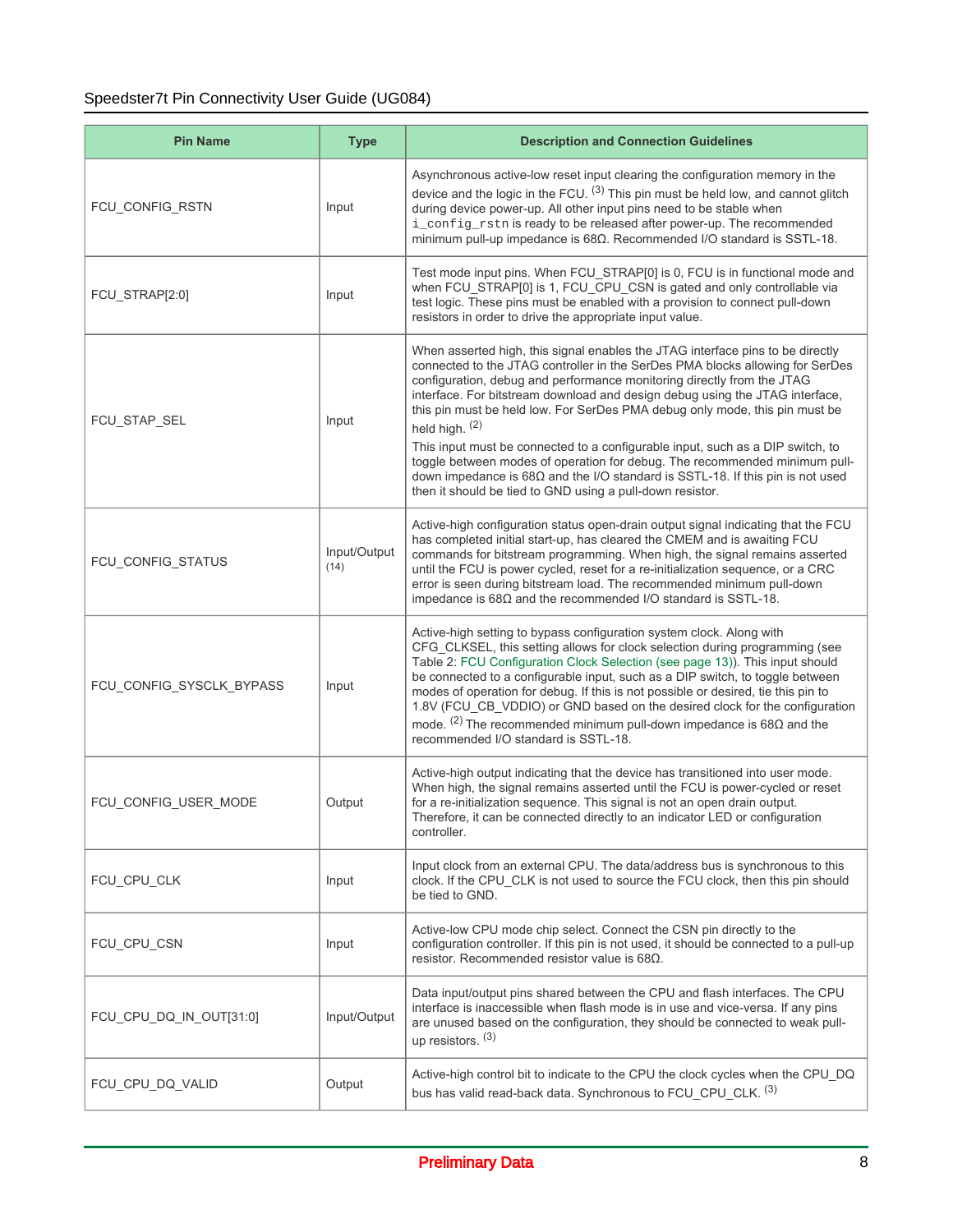| <b>Pin Name</b>                      | <b>Type</b>  | <b>Description and Connection Guidelines</b>                                                                                                                                                                                                                                                                      |  |
|--------------------------------------|--------------|-------------------------------------------------------------------------------------------------------------------------------------------------------------------------------------------------------------------------------------------------------------------------------------------------------------------|--|
| FCU_LOCK                             | Output       | Active-high status bit to indicate the FCU lock/unlock status. (3)                                                                                                                                                                                                                                                |  |
| FCU_STATUS[1:0]                      | Output       | FCU status bits showing the FCU state. Bits are detailed in Table 5:<br>FCU_STATUS Bits (see page 14). (3)                                                                                                                                                                                                        |  |
| FCU FLASH CSN [3:0]                  | Output       | Active-low chip select to enable/disable one or more of the attached flash<br>memory devices:<br>• For ×1 mode, only CSN[0] is used. Unused CSN[3:1] pins must be tied<br>high.<br>• For ×4 mode, connect each CSN[3:0] to a flash device. Connect all four to<br>the individual signals of serial flash devices. |  |
| FCU_FLASH_HOLDN                      | Output       | Active-low hold output to flash memory device(s). This signal is used to pause<br>serial communications between the FPGA and the flash device without<br>deselecting the device or stopping the serial clock. Synchronous to<br>FLASH SCK. (3)                                                                    |  |
| FCU_FLASH_SCK                        | Output       | Clock output from the FCU to the flash memory device(s). Connect this clock<br>directly to the flash device(s).                                                                                                                                                                                                   |  |
| FCU_OSC_CLK                          | Output       | This clock is internally generated from a ring oscillator. For debug purposes, it<br>can be bypassed, and the external clock CPU CLK can be used. (3)                                                                                                                                                             |  |
| <b>General Purpose I/O Interface</b> |              |                                                                                                                                                                                                                                                                                                                   |  |
| GPIO_[N0/S0]_BYTE[2:0]_VREF          | Input        | Optional external reference voltage supply to the GPIO. This supply is typically<br>connected to GPIO_VDDIO/2 when supplied externally. When this voltage is<br>supplied internally by the MSIO macro, these pins should be connected to<br>ground.                                                               |  |
| GPIO_[N0/S0]_ZCAL                    | Input        | Impedance calibration input, one for each GPIO bank, common for both on-die<br>termination and output driver. <sup>(11)</sup>                                                                                                                                                                                     |  |
| GPIO_[N0/S0]_BYTE[1:0]_BIT_[11:0]    |              | Single-ended GPIO ports that support multiple I/O standards at multiple voltages.<br>Bytes 0 and 1 contain a group of 12 I/O pins out of which ten are dedicated to                                                                                                                                               |  |
| GPIO_[N0/S0]_BYTE2_BIT_[7:0]         | Input/Output | data and two are dedicated to clock. Byte 2 has a group of eight I/O pins out of<br>which six are dedicated to data and two are dedicated to clock. Pseudo-<br>differential pairs can be built using two adjacent buffers. (1)                                                                                    |  |
| <b>SerDes</b>                        |              |                                                                                                                                                                                                                                                                                                                   |  |
| PCle_x16                             |              |                                                                                                                                                                                                                                                                                                                   |  |
| SRDS_N03_ATEST                       | Output       | High-impedance output pin to probe/force internal analog nodes during system<br>bring-up. $(13)$                                                                                                                                                                                                                  |  |
| SRDS_N[3:0]_REFCLK_[N/P]             | Input        | SerDes reference clock supplied from either a single-ended or differential<br>external source. There is a single differential pair for each quad. Each SerDes<br>quad has a common reference clock. (6,12)                                                                                                        |  |
| SRDS_N[3:0]_RX_[N/P][3:0]            | Input        | Receive differential inputs to the SerDes. There is one differential pair per each<br>$lane.$ $(5)$                                                                                                                                                                                                               |  |
| SRDS_N[3:0]_TX_[N/P][3:0]            | Output       | Transmit differential outputs from the SerDes. There is one differential pair per<br>each lane. (4)                                                                                                                                                                                                               |  |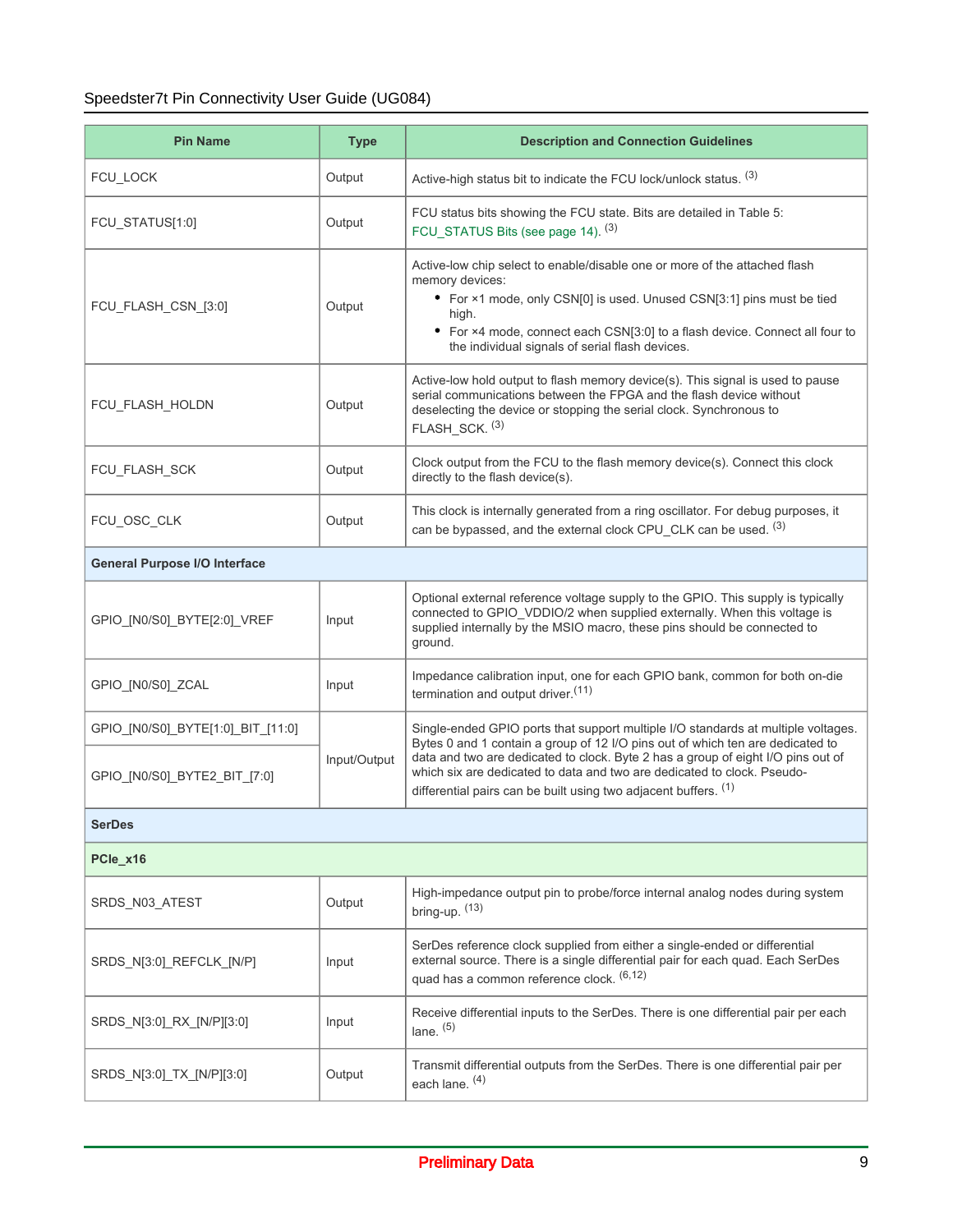| <b>Pin Name</b>                    | <b>Type</b>  | <b>Description and Connection Guidelines</b>                                                                                                                                                                                                                                                                                                                                                                                                                                                          |  |
|------------------------------------|--------------|-------------------------------------------------------------------------------------------------------------------------------------------------------------------------------------------------------------------------------------------------------------------------------------------------------------------------------------------------------------------------------------------------------------------------------------------------------------------------------------------------------|--|
| <b>Ethernet</b>                    |              |                                                                                                                                                                                                                                                                                                                                                                                                                                                                                                       |  |
| SRDS_N47_ATEST                     | Output       | High-impedance output pin to probe/force internal analog nodes during system<br>bring-up. $(13)$                                                                                                                                                                                                                                                                                                                                                                                                      |  |
| SRDS_N[5:4]_REFCLK_[N/P]           | Input        | SerDes reference clock supplied from either a single-ended or differential<br>external source. There is a single differential pair for each quad. (6, 12)                                                                                                                                                                                                                                                                                                                                             |  |
| SRDS_N[5:4]_RX_[N/P][3:0]          | Input        | Receive differential inputs to the SerDes. There is one differential pair per each<br>lane. $(5)$                                                                                                                                                                                                                                                                                                                                                                                                     |  |
| SRDS_N[5:4]_TX_[N/P][3:0]          | Output       | Transmit differential outputs from the SerDes. There is one differential pair per<br>each lane. (4)                                                                                                                                                                                                                                                                                                                                                                                                   |  |
| <b>Shared PCIe_x8 and Ethernet</b> |              |                                                                                                                                                                                                                                                                                                                                                                                                                                                                                                       |  |
| SRDS_N[7:6]_REFCLK_[N/P]           | Input        | SerDes reference clock supplied from either a single-ended or differential<br>external source. There is one differential pair for each quad. <sup>(6)</sup><br>If the SerDes is configured to be in PCIe-compliant ×8 mode, the reference<br>clocks for all 8 SerDes lanes need to be connected. If SerDes is configured to<br>operate as non-PCIe compliant ×4 mode, the unused lanes' clocks should be<br>tied to their own individual GND via an optional $50\Omega \pm 1\%$ termination resistor. |  |
| SRDS_N[7:6]_RX_[N/P][3:0]          | Input        | Receive differential inputs to the SerDes. There is one differential pair per each<br>$lane.$ $(5)$                                                                                                                                                                                                                                                                                                                                                                                                   |  |
| SRDS_N[7:6]_TX_[N/P][3:0]          | Output       | Transmit differential outputs from the SerDes. There is one differential pair per<br>each lane. (4)                                                                                                                                                                                                                                                                                                                                                                                                   |  |
| <b>Miscellaneous</b>               |              |                                                                                                                                                                                                                                                                                                                                                                                                                                                                                                       |  |
| TS_AN_IO_[1:0]                     | Input/Output | Analog I/O pins used for test access and calibration. These pins are used for<br>internal temperature calibration purposes only. Leave unconnected.                                                                                                                                                                                                                                                                                                                                                   |  |
| DDR4 $(9)$                         |              |                                                                                                                                                                                                                                                                                                                                                                                                                                                                                                       |  |
| DDR4_S0_A17                        | Output       | Address input to the SDRAM (used in the $\times$ 4 configuration only). $(7)$                                                                                                                                                                                                                                                                                                                                                                                                                         |  |
| DDR4_S0_ACT_N                      | Output       | Active-low ACTIVATE command to the SDRAM. <sup>(7)</sup>                                                                                                                                                                                                                                                                                                                                                                                                                                              |  |
| DDR4_S0_A_[13:0]                   | Output       | Bank address inputs to the SDRAM. (7)                                                                                                                                                                                                                                                                                                                                                                                                                                                                 |  |
| DDR4_S0_BA_[1:0]                   | Output       | Bank select Inputs to the SDRAM. (7)                                                                                                                                                                                                                                                                                                                                                                                                                                                                  |  |
| DDR4_S0_BG_[1:0]                   | Output       | Bank group inputs to the SDRAM. (7)                                                                                                                                                                                                                                                                                                                                                                                                                                                                   |  |
| DDR4_S0_BP_ALERT_N                 | Input/Output | I/O signal driven by the DDR4 SDRAM to signal to the host controller when the<br>SDRAM detects an error on the DDR interface, or it is a signal driven by the host<br>controller to the SDRAM during connectivity test mode. (7)                                                                                                                                                                                                                                                                      |  |
| DDR4_S0_BP_MEMRESET_L              | Output       | Active-low memory reset signal to external SDRAM. <sup>(7)</sup>                                                                                                                                                                                                                                                                                                                                                                                                                                      |  |
| DDR4_S0_BP_VREF                    | Input/Output | Reference voltage to external SDRAM. (7)                                                                                                                                                                                                                                                                                                                                                                                                                                                              |  |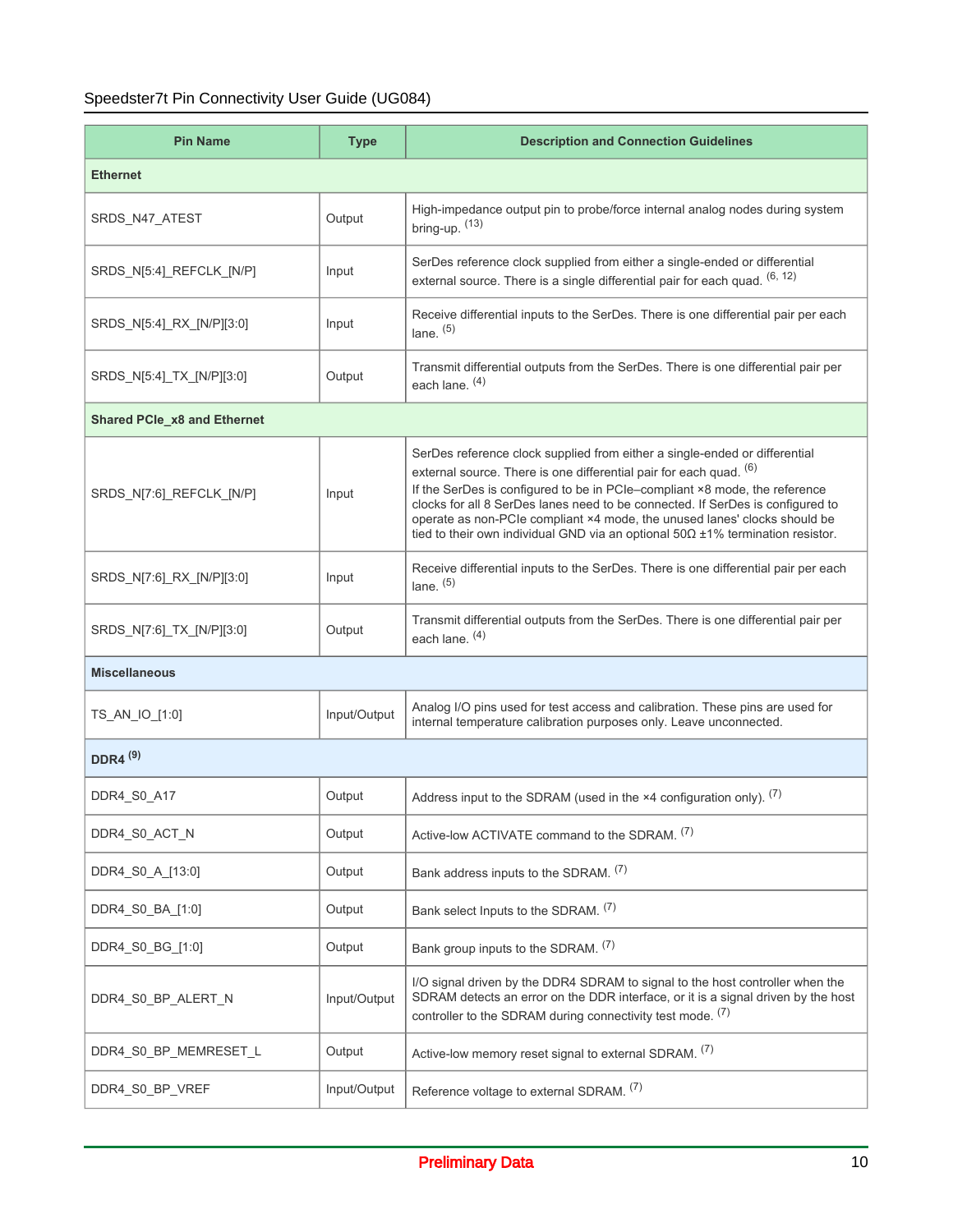| <b>Pin Name</b>                            | <b>Type</b>  | <b>Description and Connection Guidelines</b>                                                                                                                                                                                                                            |  |
|--------------------------------------------|--------------|-------------------------------------------------------------------------------------------------------------------------------------------------------------------------------------------------------------------------------------------------------------------------|--|
| DDR4_S0_BP_ZN                              | Output       | External calibration reference resistor. Supported calibration resistor values are<br>40 $\Omega$ , 120 $\Omega$ and 240 $\Omega$ ±1%.                                                                                                                                  |  |
| DDR4_S0_CAS_N                              | Output       | Active-low column address select signal to external SDRAM. When ACT_N and<br>CS_N are low, these outputs are interpreted as column address bits. When<br>ACT_N is high, these outputs are interpreted as command pins to indicate<br>READ, WRITE or other commands. (7) |  |
| DDR4 S0 CID [2:0]                          | Output       | Chip ID select for stacked components. (7)                                                                                                                                                                                                                              |  |
| DDR4_S0_CKE_[3:0]                          | Output       | SDRAM clock enable control signal. (7)                                                                                                                                                                                                                                  |  |
| DDR4_S0_CK_[N/P]_[3:0]                     | Output       | Differential clock inputs to the SDRAM. All address, command, and control input<br>signals are sampled on the crossing of the positive edge of CK_T and the<br>negative edge of CK_C. (7)                                                                               |  |
| DDR4_S0_CS_N_[3:0]                         | Output       | Active-low chip select signals to external SDRAM. All commands are masked<br>when CS_n is registered high. CS_N provides external rank selection on<br>systems with multiple ranks. (7)                                                                                 |  |
| DDR4_S0_UDQS_N_[8:0]                       | Input/Output | Data mask and data bus inversion signals to the SDRAM. <sup>(7)</sup>                                                                                                                                                                                                   |  |
| DDR4 S0 DQ [8:0] [7:0]                     | Input/Output | SDRAM data bus. (7)                                                                                                                                                                                                                                                     |  |
| DDR4_S0_LDQS_[N/P]_[8:0]                   | Input/Output | SDRAM data strobe signals. (7)                                                                                                                                                                                                                                          |  |
| DDR4_S0_ODT_[3:0]                          | Output       | SDRAM on-die termination control signal. ODT resistances can be configured to<br>one of these values pulled up to DDR4_S0_VDDQ: open, 240, 120, 80, 60, 48<br>and 40 (refer to SDRAM device datasheet). (7)                                                             |  |
| DDR4_S0_PAR                                | Output       | Command/address parity input to the SDRAM. (7)                                                                                                                                                                                                                          |  |
| DDR4_S0_RAS_N                              | Output       | Active-low row address select signal to external SDRAM. When ACT N and<br>CS_N are low, these outputs are interpreted as row address bits. When ACT_N<br>is high, these outputs are interpreted as command pins to indicate READ,<br>WRITE or other commands. (7)       |  |
| DDR4_S0_DM_DBI_UDQS_P_[8:0]                |              | Input/Output SDRAM data strobe signals. $(7)$                                                                                                                                                                                                                           |  |
| DDR4_S0_WE_N                               | Output       | Active-low write enable signal. <sup>(7)</sup>                                                                                                                                                                                                                          |  |
| GDDR6                                      |              |                                                                                                                                                                                                                                                                         |  |
| GDDR6_[E/W][3:0]_C[1:0]<br>_SD_CABI_N      | Output       | Active-low command address bus inversion input to the GDDR6 memory. (8)                                                                                                                                                                                                 |  |
| GDDR6_[E/W][3:0]_C[1:0]_SD_CA_[9:<br>0]    | Output       | Command address inputs to the GDDR6 memory. (8)                                                                                                                                                                                                                         |  |
| GDDR6_[E/W][3:0]_C[1:0]_SD_CKE_N           | Output       | Active-low clock enable input to the GDDR6 memory. (8)                                                                                                                                                                                                                  |  |
| GDDR6_[E/W][3:0]_C[1:0]_SD_DBI_N_<br>[1:0] | Input/Output | Active-low data bus inversion inputs to the GDDR6 memory. (8)                                                                                                                                                                                                           |  |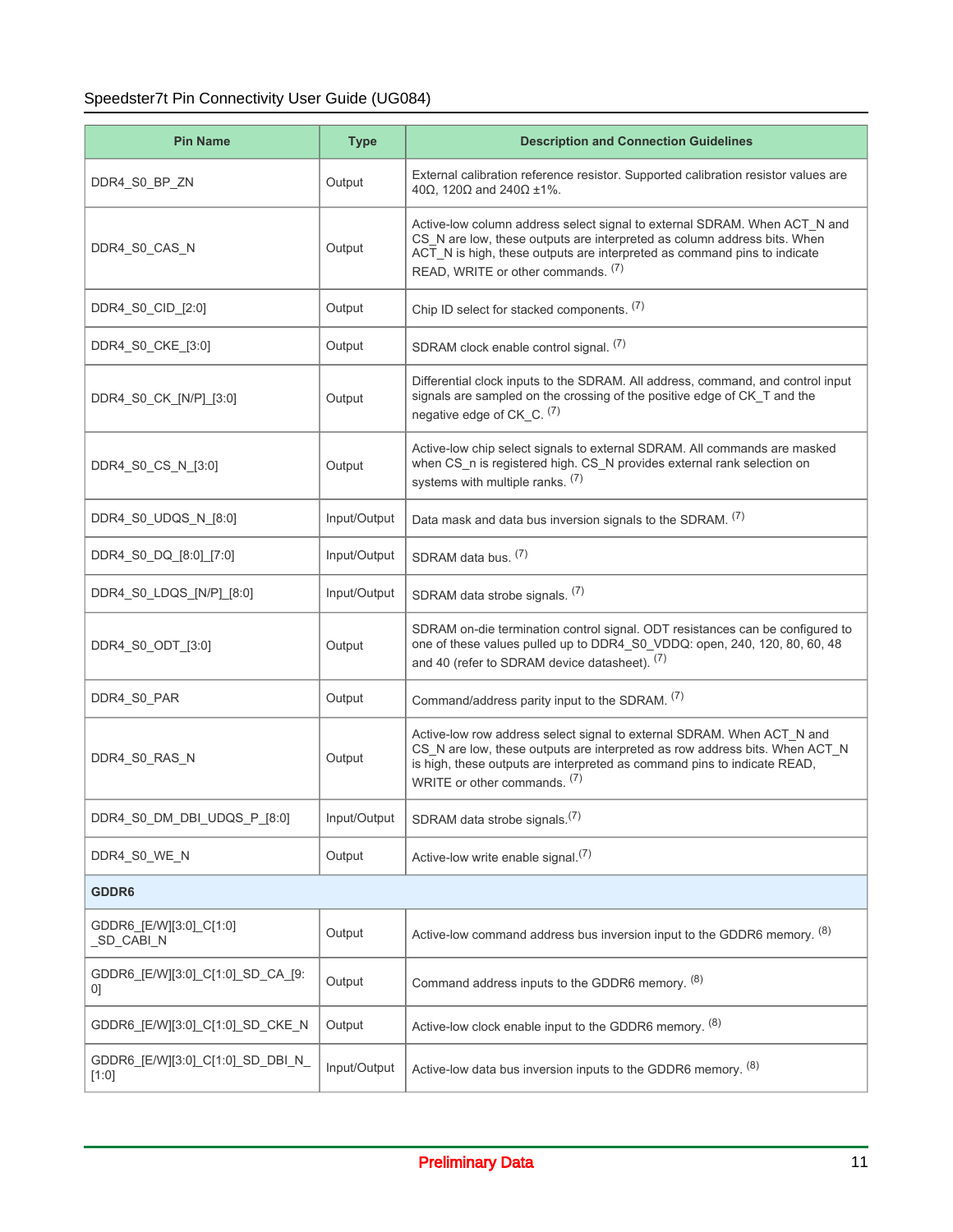| <b>Pin Name</b>                                  | <b>Type</b>  | <b>Description and Connection Guidelines</b>                                                              |
|--------------------------------------------------|--------------|-----------------------------------------------------------------------------------------------------------|
| GDDR6_[E/W][3:0]_C[1:0]_SD_DQ_<br>[15:0]         | Input/Output | Bidirectional data input/output. (8)                                                                      |
| GDDR6_[E/W][3:0]_C[1:0]_SD_EDC_<br>[1:0]         | Input        | Error detection code from the GDDR6 memory. (8)                                                           |
| GDDR6_[E/W][3:0]_C[1:0]_SD_WCK_<br>$[N/P]$ [1:0] | Output       | Differential data clock inputs to memory. (8)                                                             |
| GDDR6_[E/W] [3:0]_RREF                           | Input        | Reference resistor for ZQ calibration. Nominal $240\Omega$ , $\pm 1\%$ tolerance resistance<br>to ground. |
| GDDR6_[E/W] [3:0]_SD_CLK_[N/P]                   | Output       | Differential clock inputs to the memory. (8)                                                              |
| GDDR6 [E/W] [3:0] SD RESET N                     | Output       | Active-low reset to the GDDR6 memory. (8)                                                                 |
| GDDR6 E2 ATESTCA                                 | Input        | Analog voltage monitor for CA signals. (13)                                                               |
| GDDR6 E2 ATESTDQL                                | Input        | Analog voltage monitor for the lower DQ signals. (13)                                                     |
| GDDR6_E2_ATESTDQR                                | Input        | Analog voltage monitor for the higher DQ signals. (13)                                                    |
| GDDR6 W1 ATESTCA                                 | Input        | Analog voltage monitor for CA signals. (13)                                                               |
| GDDR6 W 1 ATESTDQL                               | Input        | Analog voltage monitor for the lower DQ signals. (13)                                                     |
| GDDR6 W 1 ATESTDQR                               | Input        | Analog voltage monitor for CA signals. (13)                                                               |

#### **Table Notes**

- 1. Unused I/O can be left unconnected.
- 2. Do not leave specified pin(s) unconnected.
- 3. Connect directly to the configuration controller.
- 4. These pins should be AC coupled. Leave all unused transmit pins unconnected.
- 5. Leave all unused receive pins unconnected.
- 6. Connect these clocks for all SerDes lanes used in the interface.
- 7. Connect to the appropriate signals on the DDR4 DIMM.
- 8. Connect to the appropriate GDDR6 memory signals.
- 9. If the DDR4 interface is not used, the DDR PHY can be set in bypass mode where the unused DDR4 I/O can be used as special-purpose I/O for low-speed applications such as boundary scan, DC I/O parametric testing, SoC-level ATPG I/O and DDR4 memory connectivity testing. The direction of these pins is retained from that of the DDR4 interface. All DDR I/O pins may either be used as special-purpose I/O or the entire set may be used for DDR4 interfacing, but a combination of both is not allowed.
- 10. The JTAG interface pins should be brought out to a JTAG header on the board, and the connections must adhere to the JTAG interface standard. These JTAG pins should never be left unconnected and should be connected to a JTAG header even when not used.
- 11. Requires an off-chip ±1% precision 240Ω resistor terminated to ground.
- 12. Unused clocks should be tied to their own individual GND via an optional ±1% precision 50Ω termination resistor.
- 13. Connect directly to observation point.
- 14. This output is an open-drain signal. In the default mode of operation, it is recommended that this signal be connected to an LED as an indicator on the board.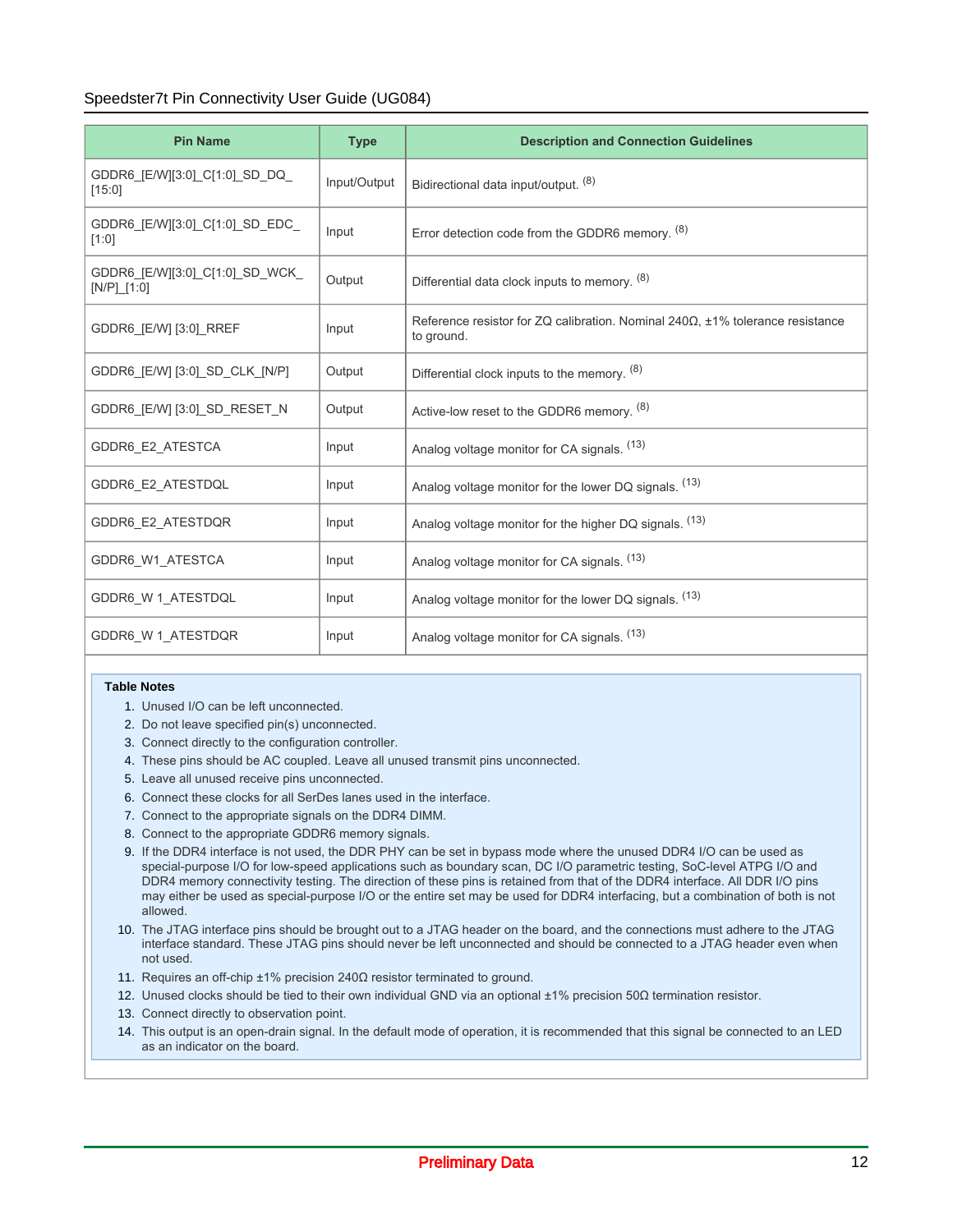### <span id="page-12-0"></span>Chapter - 3: Supporting Tables

<span id="page-12-1"></span>**Table 2:** *FCU Configuration Clock Selection Based on SYSCLK\_BYPASS and CLKSEL Pin Selections*

| <b>SYSCLK_BYPASS</b> | <b>CFG CLKSEL</b> | CFG_MODESEL[3:0]               | <b>Configuration Clock</b> |
|----------------------|-------------------|--------------------------------|----------------------------|
|                      |                   | 0000, 0001, 0010, 1000 to 1101 | On-chip oscillator         |
|                      |                   | 0000, 0001, 0010, 1000 to 1101 | CPU clock                  |
|                      |                   | 0011, 01XX                     | CPU clock                  |
|                      |                   | <b>XXXX</b>                    | <b>JTAG TCK</b>            |

<span id="page-12-2"></span>

| FCU_CONFIG_ERR_ENC[2:0] | <b>Status</b>                                                                                                             | <b>Priority</b> |
|-------------------------|---------------------------------------------------------------------------------------------------------------------------|-----------------|
| 010                     | CRC Error.                                                                                                                | 0 (Lowest)      |
| 001                     | Single-bit/multiple-bit scrubbing error.                                                                                  |                 |
| 011                     | Secure Boot Failure OR Security error.                                                                                    | 2               |
| 100                     | Efuse PUF enrollment error.                                                                                               | 3               |
| 101                     | Asserted when the AXI interface of the IP configuration space<br>register block does not receive a ready from the master. | 4               |
| 110                     | Secure boot authorization error.                                                                                          | 5 (Highest)     |
| Other                   | Undefined.                                                                                                                |                 |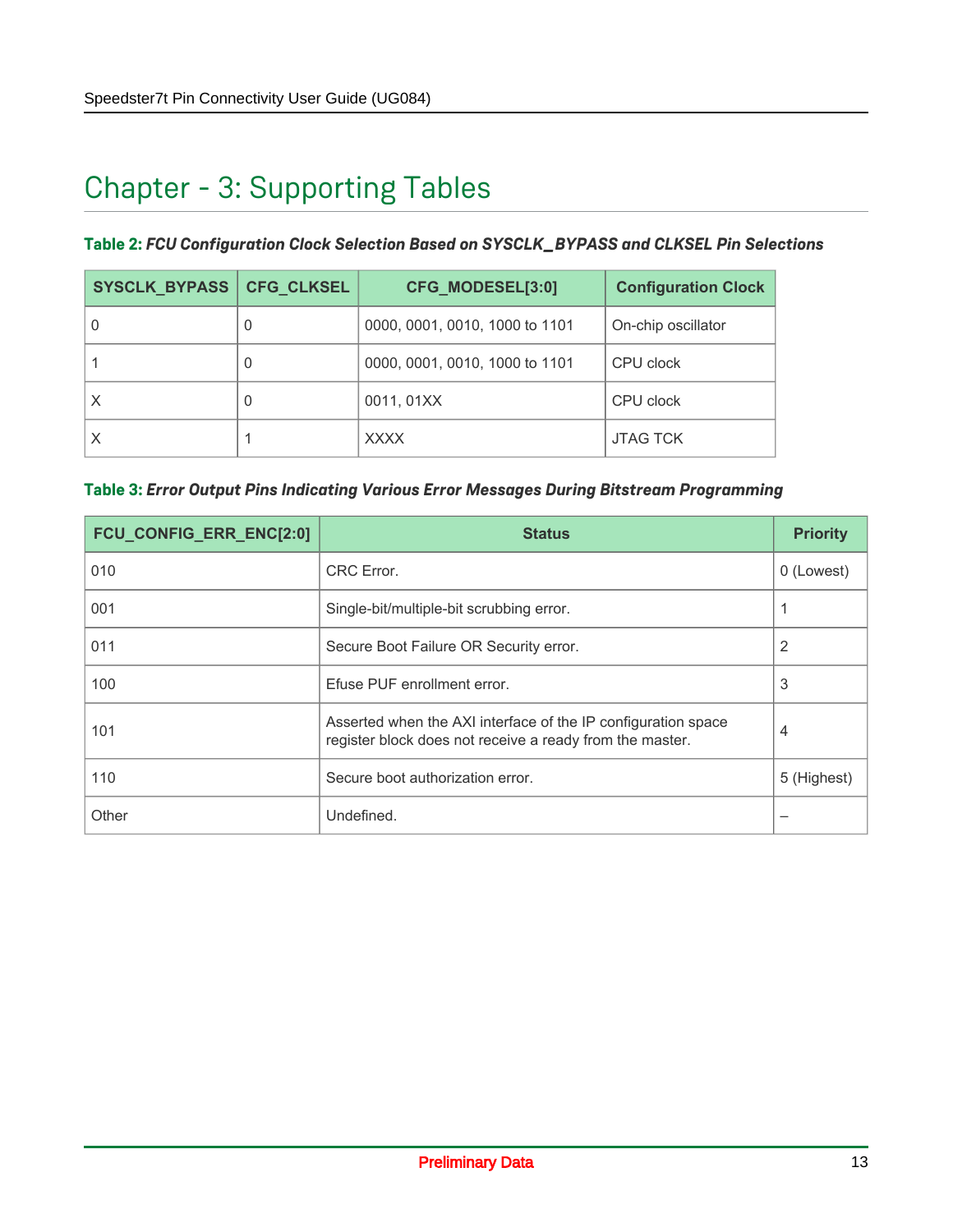#### <span id="page-13-0"></span>**Table 4:** *FCU Mode Selection Based on MODESEL Pins*

| <b>Configuration Mode</b> | CFG_MODESEL[3:0]   |
|---------------------------|--------------------|
| CPU x1                    | 0011               |
| CPU x8                    | 0100               |
| CPU x16                   | 0101               |
| CPU x32                   | 0110               |
| <b>CPU x128</b>           | 0111               |
| Flash SPI (x1)-1D         | 0001               |
| Flash SPI (x1)-4D         | 0010               |
| Flash Quad (x2)-1D        | 1000               |
| Flash Quad (x2)-4D        | 1010               |
| Flash Quad (x4)-4D        | 1011               |
| Flash Octa (x8)-1D        | 1100               |
| Flash Octa (x8)-4D        | 1101               |
| <b>JTAG</b>               | Always active mode |

#### <span id="page-13-1"></span>**Table 5:** *FCU\_STATUS Bits Indicating FCU State*

| <b>FCU_STATUS</b> | <b>State</b>                    |
|-------------------|---------------------------------|
| 11                | fcu locked.                     |
| 10                | sync_found.                     |
| 01                | ID found.                       |
| იი                | Instance ID found/FCU unlocked. |